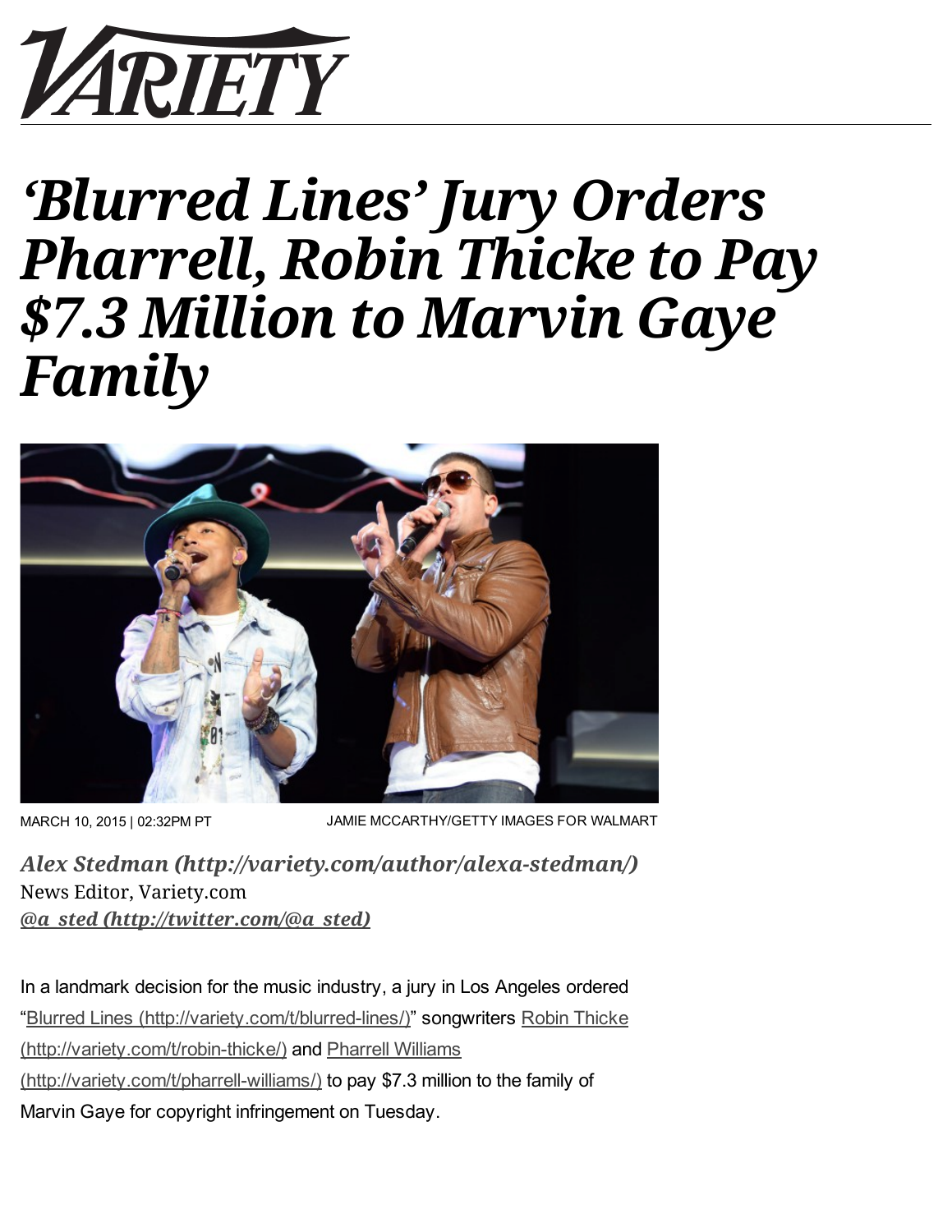Gaye's family had argued that the 2013 smash hit "Blurred Lines" copied their father's 1977 song "Got to Give It Up" and sued Thicke, Williams and Clifford Harris Jr., aka T.I., whom all contested the infringement.

Overall, the Gaye family sought more than \$25 million in damages.

"Right now, I feel free," Marvin Gaye's daughter, Nona Gaye, said after the verdict. "Free from … Pharrell Williams and Robin Thicke's chains and what they tried to keep on us and the lies that were told."

The attorney for the Gaye family, Richard Busch, will also seek to halt sales of "Blurred Lines," and said he will file official paperwork by next week.

Nominated for record of the year at the 2013 Grammys, "Blurred Lines" was no. 1 on the Billboard single charts for 10 consecutive weeks. Since it was released, "Blurred Lines" has earned nearly \$16.5 million in profits according to court documents, with Williams and Thicke raking in over \$5 million each.

Gaye died in 1984.

Both Thicke and Williams appeared in court during the past week to defend their case, with much of the trial featuring comparisons between the songs. Listening to the juxtaposed bass lines of the two songs in question, Williams even admitted the similarities, saying, "It sounds like you're playing the same thing."

Still, while testifying last week, Williams said the two songs share "feel — not infringement."

The proceedings were perhaps most notable for the presence of Thicke, who sang and played the piano as he defended the work as original and said he was intoxicated when he gave media interviews in which he talked about Gaye's influence on the works. He also said that he was mistaken when he claimed credit for writing part of the song.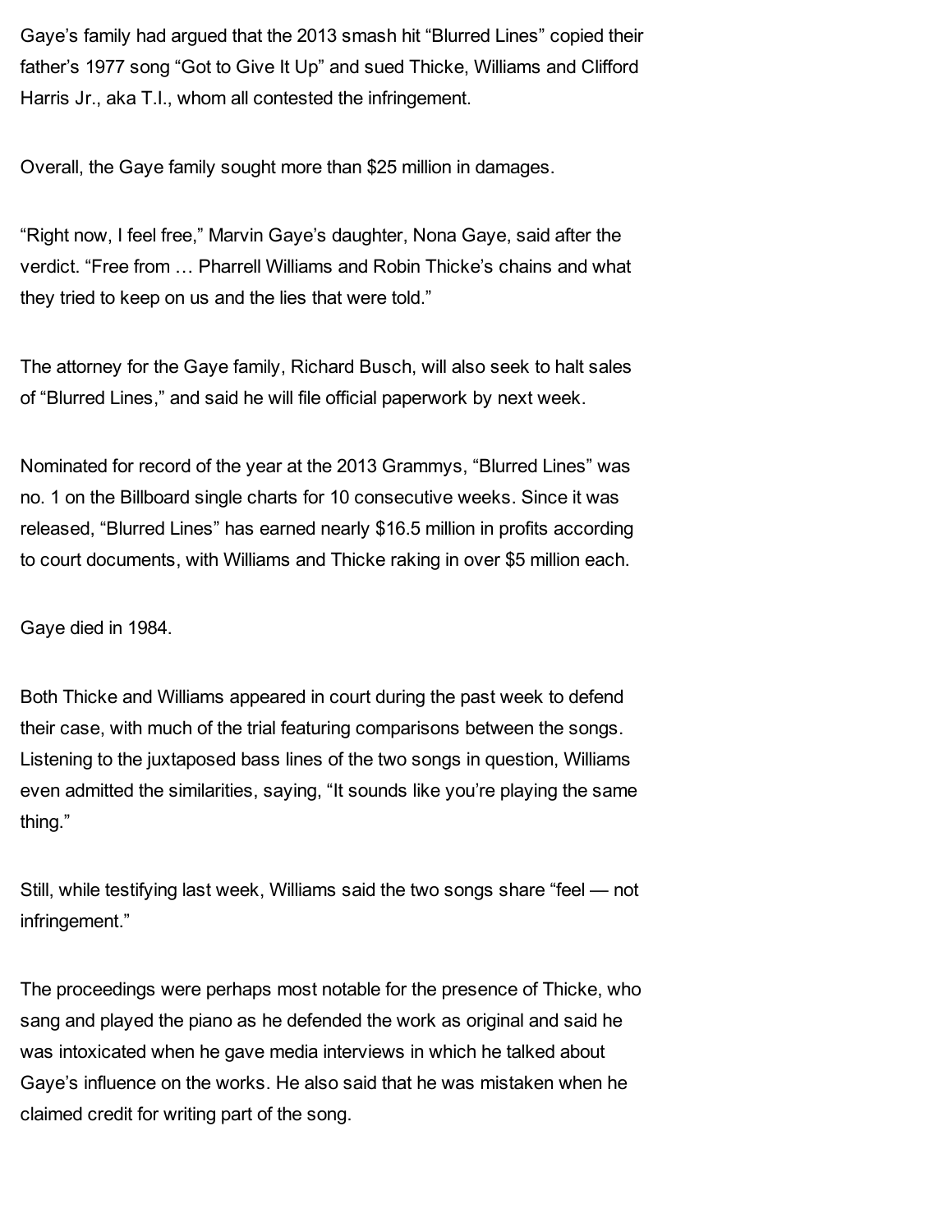The eight-person jury closed its full day of closed-door deliberations on Friday after hearing a week of testimony, with court resuming on Tuesday.

*Ted Johnson contributed to this report.*

#### WANT ENTERTAINMENT NEWS FIRST? SIGN UP FOR VARIETY ALERTS AND NEWSLETTERS! [\(HTTP://LINK.VARIETY.COM/JOIN/1CC/VSIGNUP\)](http://link.variety.com/join/1cc/vsignup)

by Taboola (//www.taboola.com/en/popup?template=colorbox&taboola\_utm\_source=pmc-variety&taboola\_utm\_medium

Promoted Links (//www.taboola.com/en/popup?template=colorbox&taboola\_utm\_source=pmc-variety&taboola\_utm\_me

## YOU MAY LIKE

(http://variety.com/2015/scene/news/taraji-p-henson-talks-diversity-at-empire-screening-we-made-it-tothe-mountaintop-1201452308/)

### Taraji P. Henson Talks Diversity at 'Empire' Screening: 'We Made it to the Mountaintop'

(http://variety.com/2015/scene/news/taraji-p-henson-talks-diversity-at-empire-screening-we-made-it-tothe-mountaintop-1201452308/)

(http://www.hereswhat.org/celebrity-marriages-that-may-surprise-you/?

utm\_source=taboola&utm\_medium=pmc-

[variety&utm\\_term=Celebrity+Marriages+That+May+Surprise+You&utm\\_content=http%3A%2F%2Fwww.h](http://www.hereswhat.org/celebrity-marriages-that-may-surprise-you/?utm_source=taboola&utm_medium=pmc-variety&utm_term=Celebrity+Marriages+That+May+Surprise+You&utm_content=http%3A%2F%2Fwww.hereswhat.org%2Fwp-content%2Fuploads%2F2015%2F02%2FJasonMomoa_LisaBonetJustJared_REC.png&utm_campaign=CelebMSurpriseUSD) ereswhat.org%2Fwp-

content%2Fuploads%2F2015%2F02%2FJasonMomoa\_LisaBonetJustJared\_REC.png&utm\_campaign= CelebMSurpriseUSD)

### Here's What Celebrity Marriages That May Surprise You

(http://www.hereswhat.org/celebrity-marriages-that-may-surprise-you/?

utm\_source=taboola&utm\_medium=pmc-

[variety&utm\\_term=Celebrity+Marriages+That+May+Surprise+You&utm\\_content=http%3A%2F%2Fwww.h](http://www.hereswhat.org/celebrity-marriages-that-may-surprise-you/?utm_source=taboola&utm_medium=pmc-variety&utm_term=Celebrity+Marriages+That+May+Surprise+You&utm_content=http%3A%2F%2Fwww.hereswhat.org%2Fwp-content%2Fuploads%2F2015%2F02%2FJasonMomoa_LisaBonetJustJared_REC.png&utm_campaign=CelebMSurpriseUSD) ereswhat.org%2Fwp-

content%2Fuploads%2F2015%2F02%2FJasonMomoa\_LisaBonetJustJared\_REC.png&utm\_campaign= CelebMSurpriseUSD)

(http://variety.com/2015/tv/news/vanilla-ice-arrested-burglary-the-vanilla-ice-project-florida-1201436281/)

### Vanilla Ice Arrested, Charged in Burglary Near Reality Show Location

(http://variety.com/2015/tv/news/vanilla-ice-arrested-burglary-the-vanilla-ice-project-florida-1201436281/) (http://www.rantmovies.com/2014/09/16/10-things-you-didnt-know-about-pulp-fiction/? utm\_source=Taboola&utm\_medium=referral&utm\_term=Title3&utm\_content=pmc-variety)

#### Rant Hollywood 10 Things No One Ever Told You That Happened on the Pulp Fiction Set